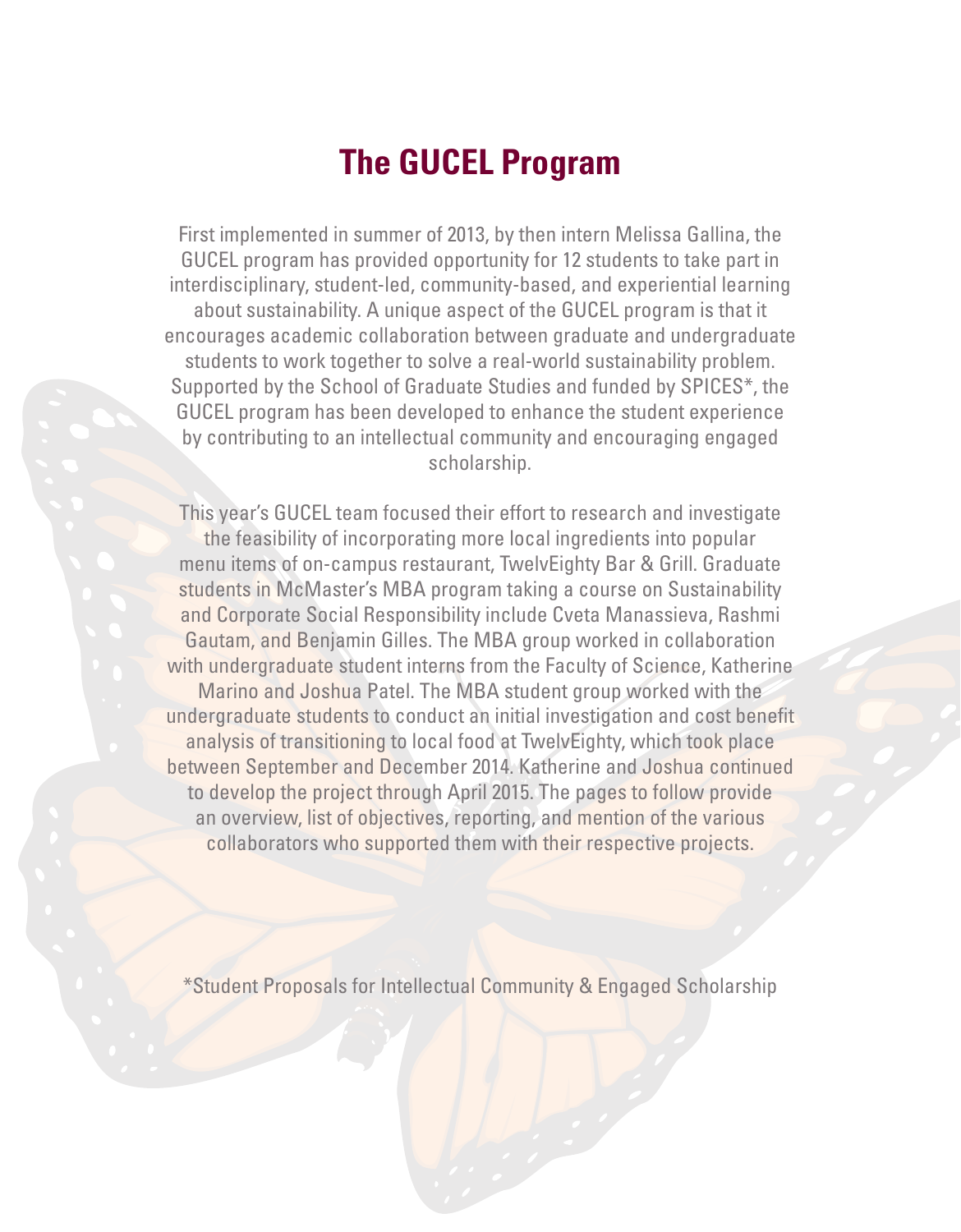# **Local Food at TwelvEighty**

### **Rashmi Gautam, Benjamin Gilles & Cveta Manassieva**

### Overview

TwelveEighty is McMaster University's on-campus bar and grill. The restaurant is operated by the McMaster Students Union, and provides high quality food at a competitive price. This project aims to understand the current status of TwelvEighty's product sourcing, and evaluating the possibility of more sustainable alternatives – in particular, the use of locally-grown produce. Our team's definition of local is within Ontario only, and did not consider products having to be organic.

#### **Objectives**

D<br>SI<br>
• Determine viable alternatives that improve sustainability through:

- Identifying the location of produce items used to prepare the most highly-sold products on the menu
- Identifying potential local suppliers for those items not already sourced locally
- Conducting a cost-benefit analysis for implementing the proposed changes and sourcing more local items

 $\frac{D}{T}$ Devise a green marketing strategy to promote TwelvEighty's commitment to sourcing products locally

### Reporting

We were pleased to find that many items used by TwelvEighty were already sourced locally. However, among the most highly-used items, romaine lettuce, white and yellow onions, and tomatoes were imported. Through research and consultation with various suppliers, we were able to identify a farmer that could provide these items in line with our definition of local. We obtained product prices based on purchase volumes provided by from TwelvEighty, which would support our cost-benefit analysis in comparing the current costs incurred by TwelvEighty for non-local items. Based on our analysis, we recommend TwelvEighty to contact Otis Farms\* and switch the procurement of romaine lettuce, yellow and white onions, and tomatoes. Since the iceberg lettuce supplied by Otis Farms is grown in the US and more expensive than the current supplier, we suggest that TwelvEighty continues to buy from its current supplier but consider altering the menu to substitute romaine for iceberg where feasible.

Sourcing these items locally is more sustainable from a social, environmental, and economic perspective as it would support local jobs, reduce vehicles miles traveled, and result in weekly savings of \$48 to TwelvEighty.

If TwelveEighty chooses to implement these suggested changes, the top five menu items would be nearly 100% local. This is worth advertising and promoting. This could turn out to be a real asset for TwelvEighty given the increasing awareness and sensitivity towards sustainability amongst its customers.

Collaborators: We would like to thank the management team at TwelvEighty for their support in providing information about their purchasing practices, and being encouraging of our project and our recommendations. We would also like to thank the many other local suppliers who have helped us in our investigative research. Our undergraduate student team members, Joshua Patel and Katherine Marino, helped to connect us with campus stakeholders and will be utilizing the results of our project to conduct a survey of consumer preferences based on our recommended changes.

\*Otis Farms is an alias. The student authors were unable to obtain confirmation from the farm owner for approval to include their name publicly within this document.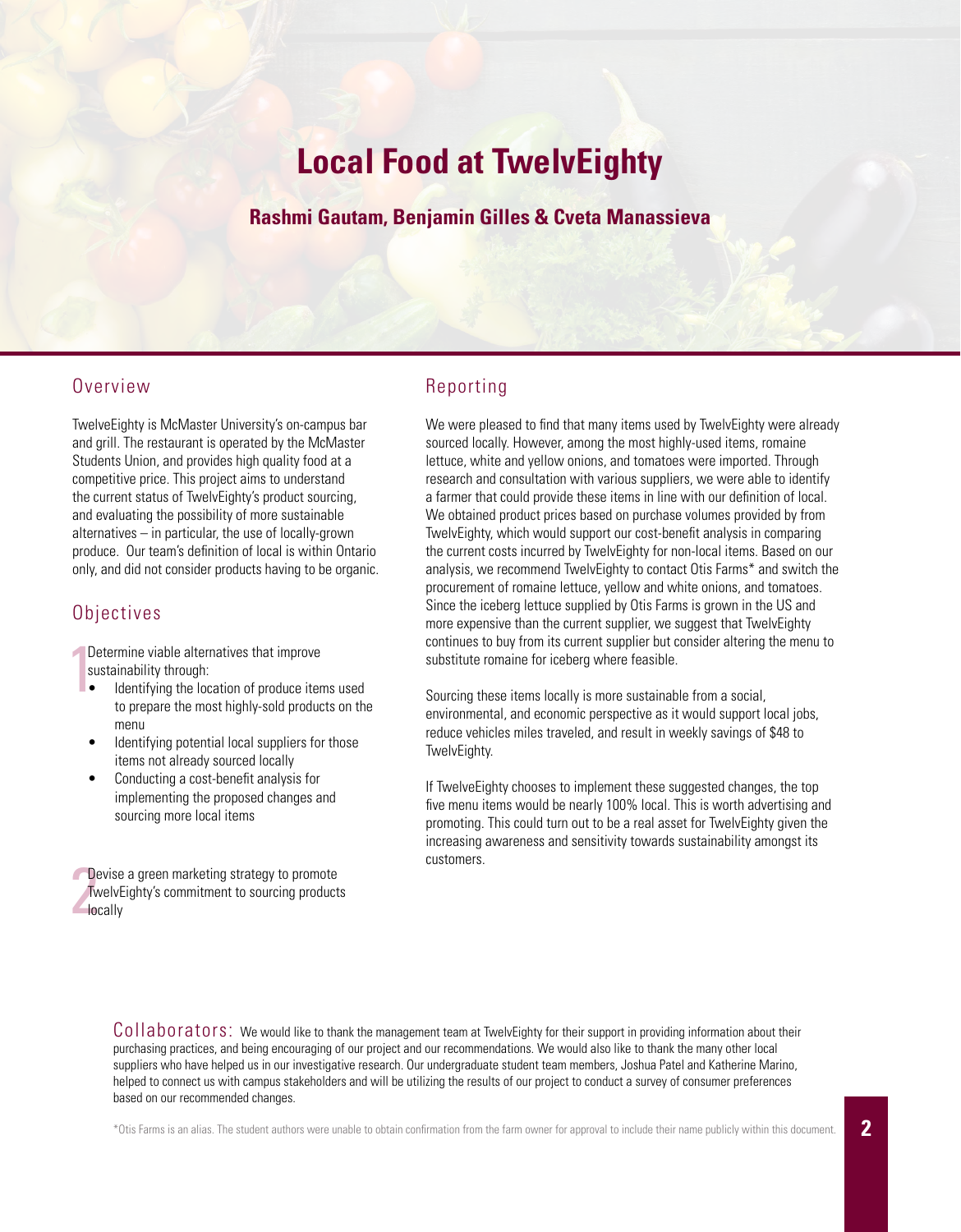# **Perspectives, Attitudes, and Values towards Local Food**

**Katherine Marino**

#### Overview

The purpose of completing this study was to further educate the McMaster community on the environmental effects of non-local food\* items and to bring more attention to the importance of this topic, so that we can contribute to the overall sustainability of McMaster and benefit the surrounding environment. To gather this information, I worked closely with the management team of on-campus restaurant, TwelvEighty and my student colleagues to obtain information about the current status of local sourcing at TwelvEighty, as well as alternatives available. This information, along with the current pricing model at the restaurant was used to create a survey of the McMaster community to learn about how this demographic views food sustainability and how knowledge of environmental impacts and price influence their decisions.

#### **Objectives**

- Understand the current status of local food sourcing<br>on campus on campus
- **Identify areas for improvement with respect to local** food sourcing
- Understand current perspectives, attitudes, and<br>values towards local food<br>Share reasons findings with an aggregate taken values towards local food

Share research findings with on-campus stakeholders<br> **All the state is considered to the state in the state is all the state is all the state is all the state is all the state is all the state is all the state is all the s** 

#### Reporting

Working in collaboration with my student colleagues, we were able to identifying the source location of the ingredients in some of TwelvEighty's of the most popular menu items, the current prices, and local alternatives. With this information, I was able to develop a survey that would capture the current perspectives, attitudes, and values of students towards locallysourced food, based on a number of factors, including the price they are willing to pay. The survey received 215 student responses within a twoweek period. The results showed the majority of students are in support of incorporating local food into TwelvEighty's menu. When asked about their willingness to pay more for current menu items that include local ingredients, a slight majority prefer to have no change in price, while nearly as many would be willing to pay 10-20% more. For example, 30% preferred no change in price for the \$8.99 chicken wrap, but 28% were willing to pay 10% more, and 14% would pay 20% more. Survey participants were also provided with information showing that the increased price would also come with a large reduction in vehicle miles traveled. This was shown to impact the price students were willing to pay. For example 26% of students would pay 10% more for a vegetable stir-fry that had a reduction of 13,000 miles traveled.

As one of the main objectives of this project was to share my research findings, I worked with my project partner Joshua Patel to produce an informational YouTube video. This video will be used by the TwelvEighty management team to communicate this initiative to staff members, as well as by faculty members in the instruction of sustainability-related courses.

Collaborators: I would like to thank the various individuals who helped make this project possible: GUCEL project colleagues including 4th-year Science Student, Joshua Patel, as well as MBA students Cveta Manassieva, Rashmi Gautam, and Benjamin Gilles. A special thanks goes to Rick Haja and the members of the TwelvEighty management team for providing information, and support along the way, as well as to Dr. Karen Szala-Meneok and Michael Wilson from the McMaster Research Ethics Board for all their assistance with the creation of the student Survey. Collaborators also include our non-academic advisor Kate Whalen and academic advisor Dr. Luc Bernier.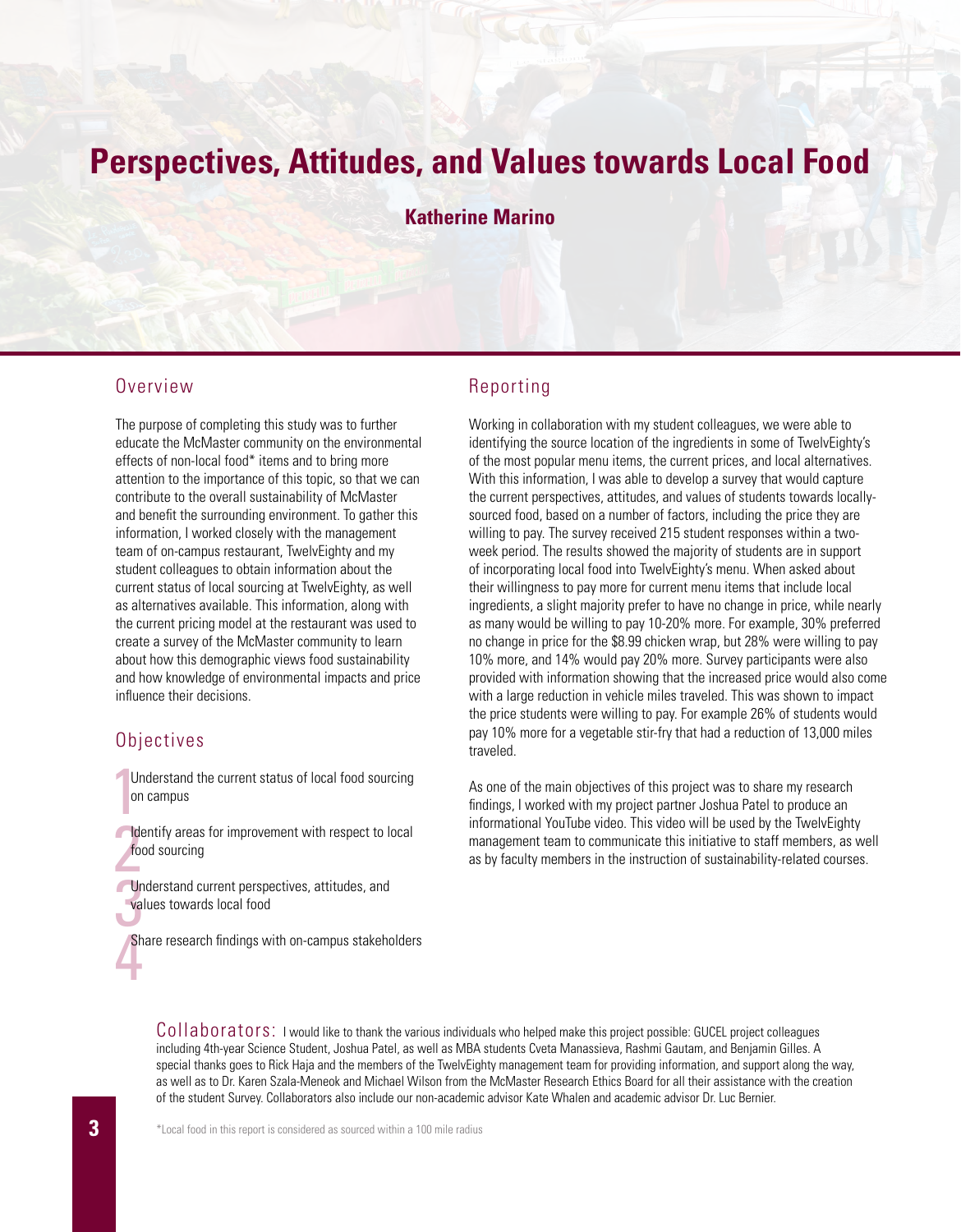## **Finding Alternatives & Increasing Awareness**

#### **Joshua Patel**

#### Overview

The decisions we make as students in our daily lives can have a big impact on how we shape the future of our planet. The local food movement has gained more traction than ever before through increased awareness, and because governments are encouraging citizens to choose more local food<sup>1</sup>. Educating members of the community about the benefits of buying local and how the food items make it to their tables have been very important in helping raise awareness<sup>2</sup>. Working with on-campus restaurant, TwelvEighty Bar & Grill, this project aims to employ these findings to increase the amount of local food options available, as well as the number of local menu items purchased.

#### **Objectives**

- $\begin{bmatrix} 1 & 1 \\ 1 & 1 \end{bmatrix}$ Identify the source and miles traveled of ingredients in popular menu items
- Identifying alternative local suppliers<br>
Reise suppresses on the topic of local
- Raise awareness on the topic of local food

Present findings and recommendations to<br>TwelvEighty's management team TwelvEighty's management team

### Reporting

Working closely with TwelvEighty's kitchen manager, the ingredient lists of the top five menu items (based on volume sold) was analysed to determine the location of which they were sourced. This analysis supported the creation of a carbon footprint, based on total vehicle miles traveled, for each of the top menu items. The analysis showed that TwelvEighty was already doing a very good job at sourcing local food, but there was still opportunity for improvement. A number of local suppliers were then contacted to determine their pricing, delivery options, and seasonality of ingredients. Initial findings suggest that transitioning nine of TwelvEighty's most used ingredients to local alternatives is a viable option, from both a financial and logistics perspective. To support the proposed shift to more local ingredients, a green marketing campaign was created specifically for TwelvEighty, which includes the use of educational infographics, social media tags, and engaging posters. The goals of the green marking campaign were to: 1) educate about the importance of supporting local food, 2) highlight existing local food operations at TwelvEighty, and 3) support the transition to new, local options by showcasing the reduction in vehicle miles travelled from previous to new menu items. These findings were presented to the assistant kitchen manager who provided the opportunity to present this information to the entire TwelvEighty team. A YouTube video was then created with project partner, Katherine Marino, to summarize findings as well as increase awareness on how a local food movement can be started at McMaster University through TwelvEighty. Academic supervisor, Luc Bernier, also requested that the video made available to him for use during his environmental issues course. With the creation and dissemination of the YouTube video, I was able to expand the reach of my education material to a much wider audience, therefore having an even large impact. It is hoped that through providing both education about local food along with a greater list of local options, members of the McMaster community will be better equipped to make informed decisions about their food choices.

Collaborators: I would to thank the following individuals who helped make this project possible: TwelvEighty Bar & Grill Management, Jen Christine, Richard Haja, and Alena Lukich; Academic Supervisor, Dr. Luc Bernier, Professor; MBA Student Group, Cveta Manassieva, Benjamin Gilles, and Rashmi Gautam; Graphic Designer at MSU Underground Media & Design, Rebecca Arboly & Student Designers, Kishan Patel and Sarah Conrad; Undergraduate student and project collaborator, Katherine Marino; Co-Founders at 100KM Foods Inc., Paul Sawtell and Grace Mandarano; and Non-academic supervisor, Kate Whalen, Senior Manager, Academic Sustainability Programs.

1 Source: http://www.theglobeandmail.com/news/national/local-food-movement-goes-national/article585262/ 2 Source: http://news.ontario.ca/omafra/en/2015/01/ontario-establishes-goals-to-increase-awareness-of-local-food.html